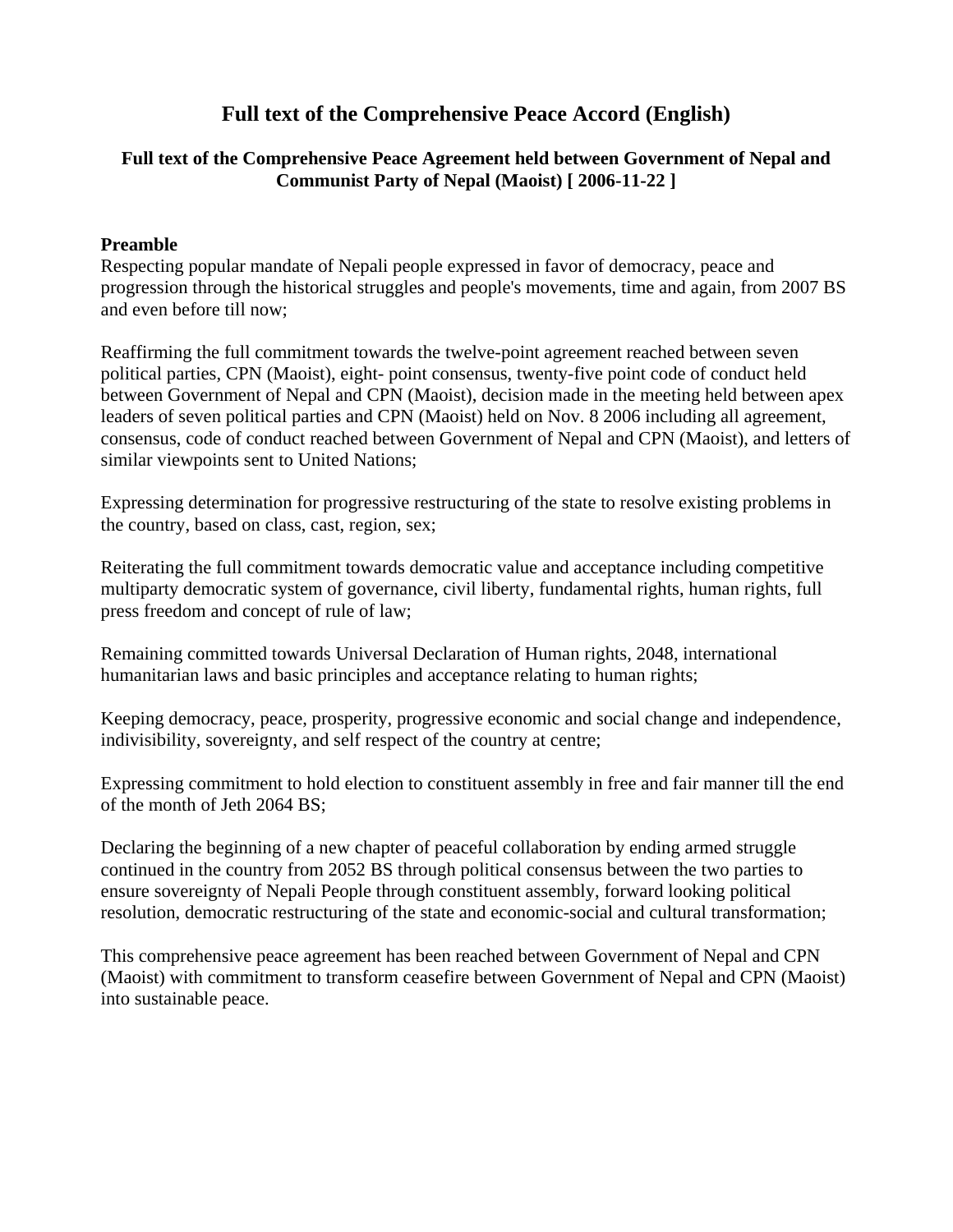### **1. Preliminary**

1.1. The name of this agreement is "Comprehensive Peace Agreement?. In short the agreement shall be called Peace Agreement.

1.2.The agreement shall come into force after public declaration by the government and Maoist side.

1.3.Both the sides shall give necessary directives to all the agencies under their control for immediate implementation of this agreement and to abide by it and implement it and get it implemented.

1.4.All the agreement, consensus and decision reached between seven political parties, the government and Maoists that are enclosed in annex shall be integral part of this agreement.

1.5.The consensus and agreement to be reached hereafter for the implementation of this agreement shall also be the integral part of this agreement.

### **2. Definition: Unless the subject and context mean otherwise, in this agreement:**

(a) Ceasefire"means the acts to negate all forms of aggressions, kidnappings, disappearances, taking into custody aimed at each other and between Government of Nepal and CPN (Maoist), mobilisation and strengthening of armed forces, destruction in the society by any means including aggression and activities of violence and acts of incitement and instigation.

(b) Interim Constitution"means "Interim Constitution of Nepal 2063"to be issued until drafting and enforcement of the new constitution by constituent assembly.

"Interim Council of Ministers"means "Interim Council of Ministers"to be formed according to Interim Constitution.

"Both the Parties"means the party of Government of Nepal and the party of Communist Party of Nepal (Maoist).

"Prevailing Law"means Interim Constitution of Nepal 2063 and prevailing Nepal Laws that are not inconsistent with it. But this definition shall not obstruct legal arrangement existed before enforcement of Interim constitution 2063.

"Verification"means the subject of verification and true record keeping of military, combatant and arms by United Nations.

# **3. Political - Economic - Social Transformation and Conflict Management**

Both the parties are in agreement to adopt following policy and program for political-economic and social transformation and to affirmatively resolve existing conflict in the country:

3.1. To ensure forward moving political economic and social transformation on the basis of decision made in summit meeting between seven political parties and CPN (Maoist) held on Nov. 8, 2006 (Annex-6)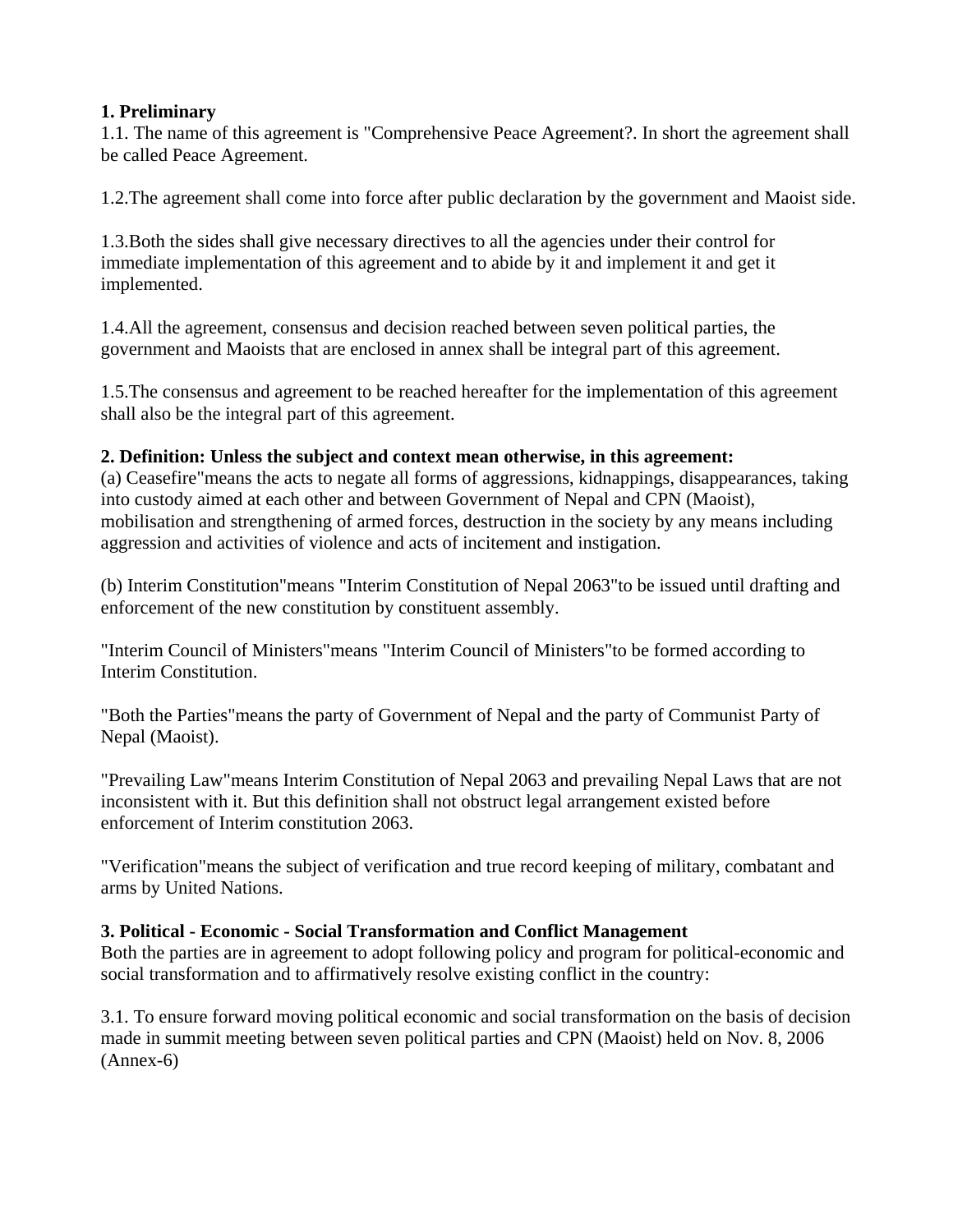3.2. To guarantee sovereignty inherent in Nepalese people in practice by forming interim legislature - parliament according to interim constitution and by holding election to constituent assembly in free and fair manner till the Month of Jeth, 2064 BS by Interim Government.

3.3. To not allow any authority regarding affairs of governance of the country to remain with the king. To bring the properties of late King Birendra, late queen Aishworya and their family under Government of Nepal and to make use of the property in the interest of the state by forming a trust. To nationalise all the properties (like palaces situated in different places, forest and parks, heritages with historical and archeological importance) received by King Gyanendra in his capacity as the King. To decide the issue of whether or not to retain the monarchy by simple majority in the first meeting of constituent assembly.

3.4. To adopt a political system that complies with universally accepted fundamental human rights, multiparty competitive democratic system, sovereignty inherited in people, supremacy of the people, constitutional check and balance, rule of law, social justice, equality, independent judiciary, periodic election, monitoring by civil society, complete press freedom, people's right to information, transparency and accountability in the activities of political parties, people's participation, impartial, competent, and fair concept of bureaucracy.

3.5. To address the problems related to women, Dalit, indigenous people, Janajatis, Madheshi, oppressed, neglected, minorities and the backward by ending discrimination based on class, caste, language, sex, culture, religion, and region and to restructure the state on the basis of inclusiveness, democracy and progression by ending present centralised and unitary structure of the state.

3.6. To keep implementing at least programs of common consensus for the economic and social transformation to end all forms of feudalism.

3.7. To adopt the policy to implement scientific land reform program by ending feudalistic system of land holding.

3.8. To follow the policy for the protection and promotion of national industries and resources. 3.9. To adopt policy to establish rights of all citizens in education, health, housing, employment and food reserve.

3.10. To adopt policy to provide land and other economic protection to landless squatters, Kamaiya, Halia, Harwa, Charwa and economically backward section.

3.11. To adopt policy to severely punish people amassing properties by means of corruption while remaining in government posts.

3.12. To form common development concept for economic and social transformation and justice and to make the country developed and economically prosperous, at the earliest.

3.13. To follow the policy to increase investment in industries, trade and export promotion in order to increase opportunities for income generation by ensuring professional rights of the laborers.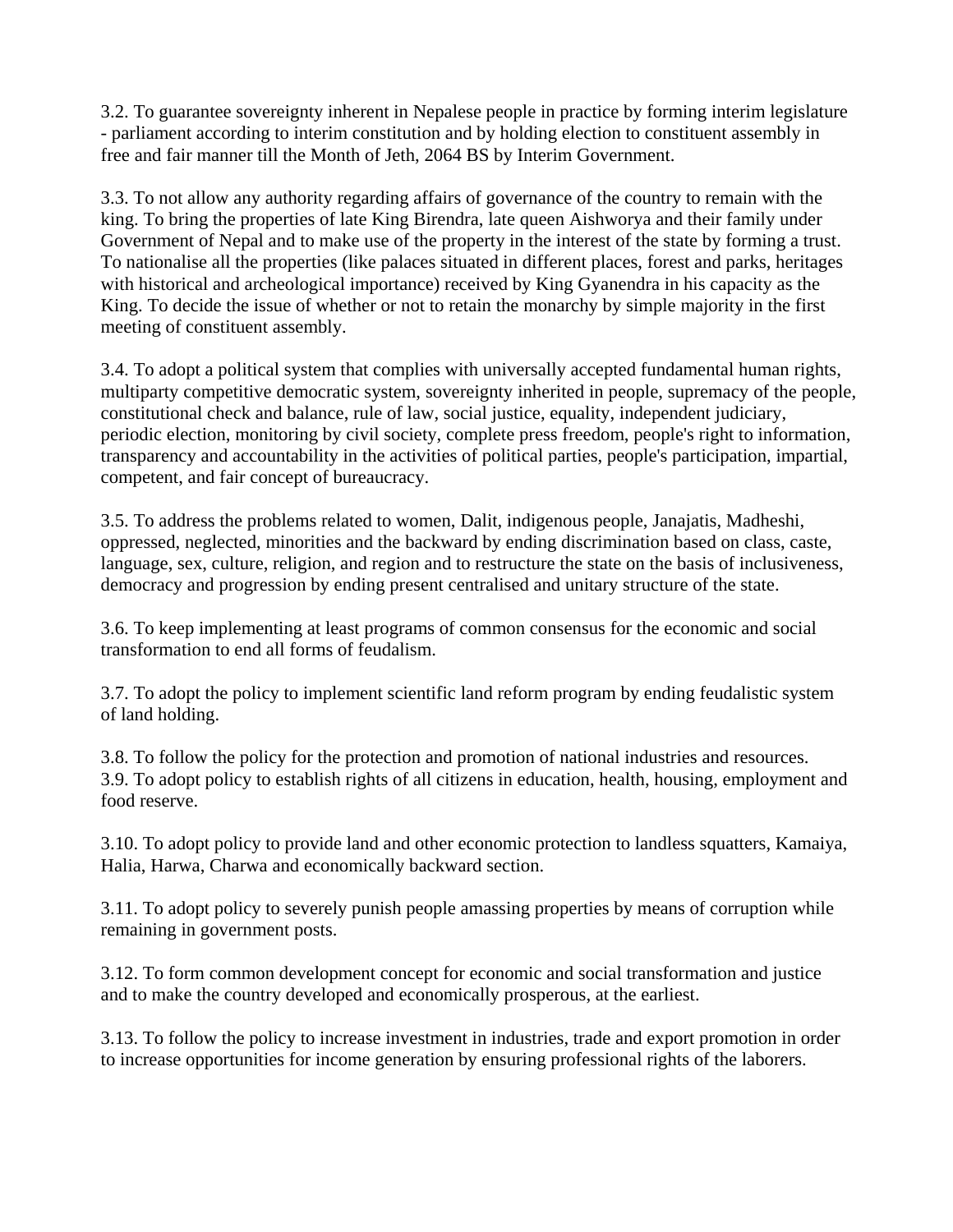#### **Management of Army and Arms**

In order to hold election to constituent assembly in free and fair manner and for the democratic restructuring of the army to proceed with the following works according to twelve point agreement, eight point consensus, twenty-five point code of conduct, five-point letter sent to United Nations and decision taken by summit meeting held on Nov. 8:

#### **Relating to the Maoists' Army-**

4.1 As per the commitment expressed in the letter sent on behalf of the Government of Nepal and the CPN (Maoist) to the United Nations on August 9, 2006, the Maoists' Army combatants shall remain within the following Cantonments. The UN shall verify and monitor them.

The main Cantonments shall remain in the following locations:

1. Kailali 2. Surkhet 3. Rolpa 4. Nawalparasi

5. Chitwan 6. Sindhuli 7. Ilam

Three sub-cantonments shall be placed in the periphery of each of these main cantonments. 4.2. After placing the Maoist combatants within the Cantonments, all the arms and ammunition except those required for providing security to the Cantonments shall be securely stored and the keys to the single lock shall remain with the side concerned. The UN shall monitor the process of placing the weapons under the single lock by keeping records and fitting a device along with siren. In case of need to examine the weapons placed under the single lock, the UN shall do so under the presence of concerned side. All the technical details along with Camera Monitoring shall be prepared under the joint agreement of the UN, CPN (Maoist) and the Government of Nepal.

4.3. The government of Nepal shall make all the necessary arrangements including ration needed for the Maoist combatants after placing them within the Cantonments.

4.4. The Interim Council of Ministers shall form a special committee in order to inspect, integrate and rehabilitate the Maoist combatants.

4.5. The government shall be taking care of security arrangements of the Maoist leaders. Relating to the Nepali Army-

4.6. As per the commitment expressed in the letter sent to the UN, the Nepali Army shall be confined within the barracks. Guarantee that the arms shall not be used for or against any side. The Nepali Army shall store the same amount of arms in accordance with that of the Maoists and seal it with single-lock and give the key to the concerned side. In case of need to examine the stored arms, the UN would do so in the presence of the concerned side. Prepare the details of technology including camera for monitoring as per the agreement among the Government of Nepal, the Maoists and the UN.

4.7. The Council of Ministers shall control, mobilise and manage the Nepali Army as per the new Military Act. The Interim Council of Ministers shall prepare and implement the detailed action plan of democratisation of the Nepali Army by taking suggestions from the concerned committee of the Interim Parliament. This shall include tasks such as determining the right number of the Nepali Army, preparing the democratic structure reflecting the national and inclusive character and training them as per the democratic principles and values of the human rights.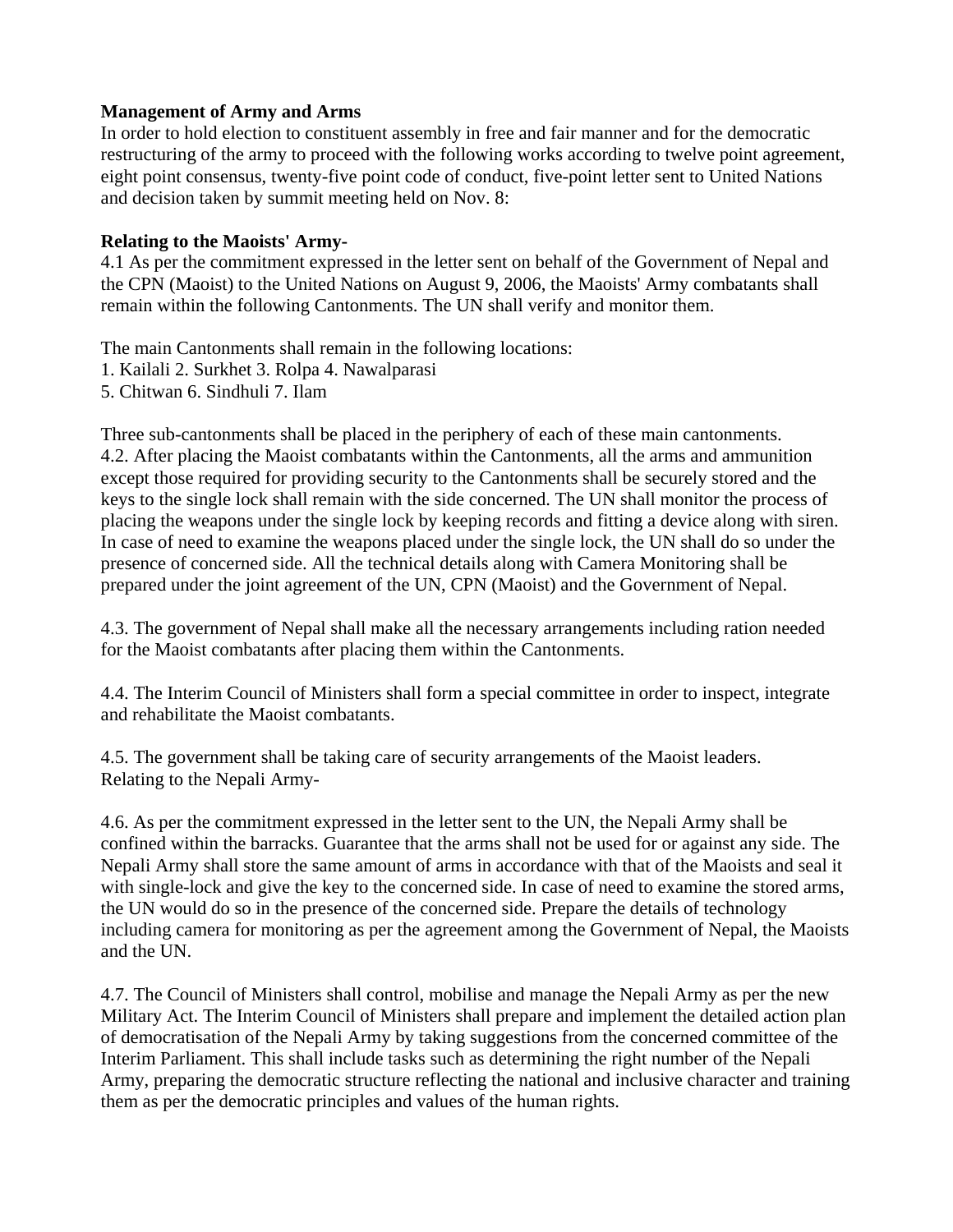4.8. Nepali Army shall be giving continuity to tasks such as border security, security of the conservation areas, protected areas, banks, airport, power house, telephone tower, central secretariat and security of VIPs.

# **5. Cease-Fire**

5.1. Termination of military action and armed mobilisation:

5.1.1. Both sides shall express commitment to refrain from carrying out following activities:

a. Direct or indirect use of any type of weapon or acts of attack against each other.

b. Searching or confiscating weapons belonging to other side with or without weapons at the place where the arms have been stored as per the understanding reached between both sides.

c. Hurt or render mental pressure against any individual.

- d. Set up ambush targeting any side.
- e. Involve in murder or violent activities.
- f. Involvement in kidnap/detention/imprisonment/disappearance
- g. Arial attack or bombardment.
- h. Mining and sabotaging.

i. Spying military activities of any side.

5.1.2. Both sides shall not recruit additional armed forces or conduct military activities, including transporting weapons, ammunitions and explosives.

However, the security forces deployed by the interim government shall have authority to conduct routine patrol, explore in order to prevent illegal trafficking of the weapons, explosives or raw materials used in assembling weapons at the international border or custom points and seize it. 5.1.3. No individual or group shall bear any illegal weapons, ammunitions or explosives while traveling.

5.1.4. Both sides shall assist each other to mark the landmines and booby-traps used during the time of armed conflict by providing necessary information within 30 days and defuse and excavate it within 60 days.

5.1.5. Armies of both sides shall not bear arms or show their presence wearing combat fatigue during any public programme, political meeting or civil assembly.

5.1.6. Nepal Police and Armed Police Force shall give continuity to the task of maintaining legal system and law and order along with criminal investigation as per the norms and sentiments of the Jana Andolan and peace accord as well as prevailing law.

5.1.7. Both sides shall issue circular to its respective armed bodies or personnel to stop addressing any armed personnel of opposite side by the term 'enemy' or behave in similar manner.

5.1.8. Both sides agree to maintain a record of the government, public, private building, land and other property seized, locked up or not allowed to use in course of the armed conflict and return them back immediately.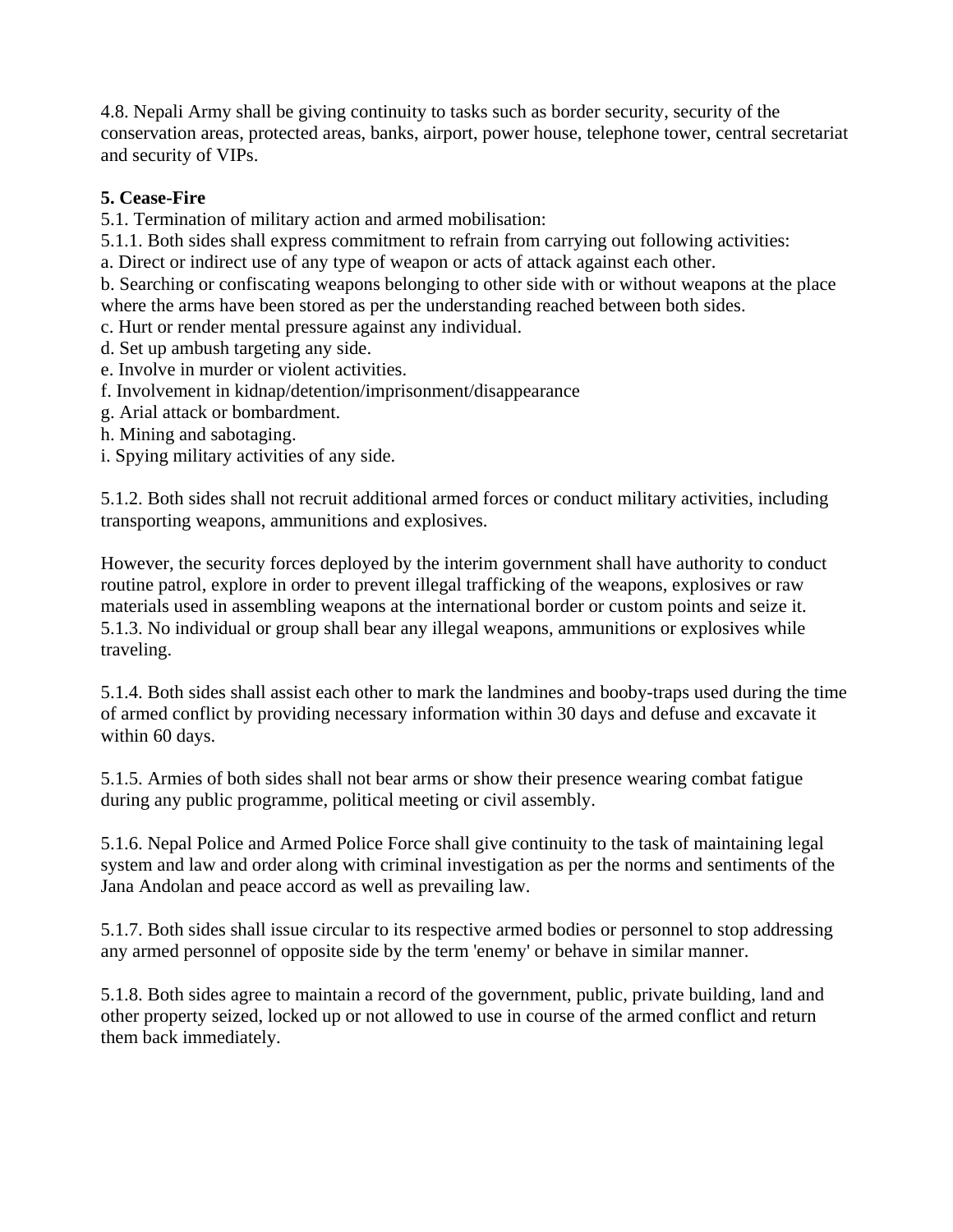5.2 Situation Normalisation Measures:

5.2.1. Collection of cash or kind and tax collection against one's wish and against the existing law shall not be allowed.

5.2.2. Both sides agree to make public the status of the people under one's custody and release them within 15 days.

5.2.3. Both sides also agree to make public within 60 days of signing of the agreement the real name, caste and address of the people made 'disappeared' or killed during the conflict and also inform the family members about it.

5.2.4. Both sides agree to constitute a National Peace and Rehabilitation Commission and carry out works through it to normalise the adverse situation arising as a result of the armed conflict, maintain peace in the society and run relief and rehabilitation works for the people victimised and displaced as a result of the conflict.

5.2.5. Both sides agree to set up a High-level Truth and Reconciliation Commission as per the mutual consensus in order to probe about those involved in serious violation of human rights and crime against humanity in course of the armed conflict and develop an atmosphere for reconciliation in the society.

5.2.6. Both sides pledge to abandon all types of war, attack, counter-attack, violence and counterviolence in the country with a commitment to ensure loktantra, peace and forward-looking change in the Nepali society. It is also agreed that both the sides would assist one another in the establishment of peace and maintaining of law and order.

5.2.7. Both sides guarantee to withdraw accusations, claims, complaints and under-consideration cases leveled against various individuals due to political reasons and immediately make public the state of those imprisoned and immediately release them.

5.2.8. Both sides express the commitment to allow without any political prejudice the people displaced due to the armed conflict to return back voluntarily to their respective ancestral or former residence, reconstruct the infrastructure destroyed as a result of the conflict and rehabilitate and reintegrate the displaced people into the society.

5.2.9. Both sides agree to take individual and collective responsibility of resolving, with also the support of all political parties, civil society and local institutions, any problems arising in the aforementioned context on the basis of mutual consensus and creating an atmosphere conducive for normalisation of mutual relations and for reconciliation.

5.2.10. Both sides express the commitment not to discriminate against or exert any kind of pressure on any member of the family of the two sides or on the basis of being related to one another.

5.2.11. Both sides agree not to create any kind of obstacle and allow any kind of obstruction to be created in the independent traveling, assuming of duties and executing of work by the Government of Nepal and Public Bodies' employees and assist them in their work.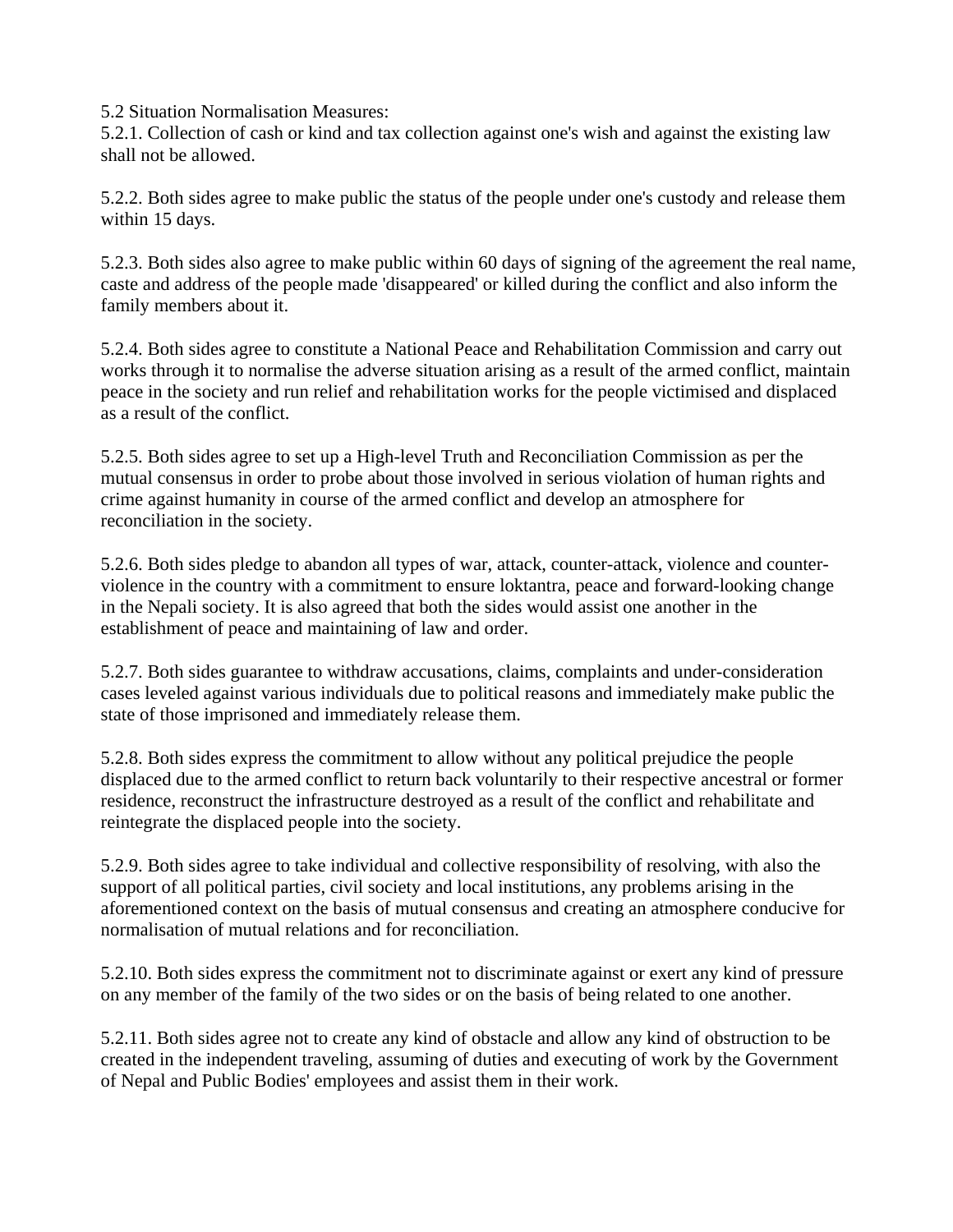5.2.12. Both sides agree to allow unrestricted traveling as per the law within the state of Nepal to the United Nations, International Donors Agencies and Diplomatic Missions based in Nepal, National and International Non-Government Organisations, Press, Human Rights Activists, Election Observers and foreign tourists.

5.2.13. Both sides are committed to operating publicity programs in a decent and respectable manner.

# **6. End of conflict**

6.1. On the basis of the historical agreement reached between the Seven Political Parties and the CPN (Maoist) on November 8, 2006, we declare an end to the armed conflict ongoing in the country since 1995 by giving permanency to the ongoing cease-fire between the Government and the Maoist.

6.2. The decisions taken by the meeting on November 8, 2006 of the senior leaders of the Seven Parties and the CPN (Maoist) would be the main policy basis for long-term peace.

6.3. Following the arrival of the Nepali Army in the barracks and the Maoist Army combatants in temporary camps, holding, display and use of violence and arms for creating fear and terror and in any form against the agreement and law would be legally punishable.

6.4. Army of both the sides would not be allowed to publicise for or against any side and support or protest any side. But they shall not be deprived from their right to vote.

## 7. **Human Rights, Fundamental Rights and Adherence to Humanitarian Law**

By remaining committed to the Universal Declaration of Human Rights, 1948, the International Humanitarian Law and fundamental principles and standards of human rights, both sides expressed their agreement to the following issues:

# 7.1. Human Rights:

7.1.1. Both sides reiterate their commitment to the respect and protection of human rights and to international humanitarian law and accept that nobody should be discriminated against on the basis of colour, gender, language, religion, age, race, national and social origin, wealth, disability, birth and other status, thought or belief.

7.1.2. Both sides agree to create an atmosphere where the Nepali people can enjoy their civil, political, economic, social and cultural rights and are committed to ensuring that such rights are not violated under any circumstances in the future.

7.1.3. Both sides express the commitment that impartial investigation and action as per the law would be carried out against the people responsible in creating obstructions to the exercising of the rights envisaged in the letter of agreement and guarantee not to encourage impunity. Apart from this, they shall also guarantee the right to relief of the families of the conflict and torture victims and the disappeared.

7.1.4. Both sides would not be involved in the acts of torture, kidnapping and forcing the civilians in any work and take necessary action to discourage such acts.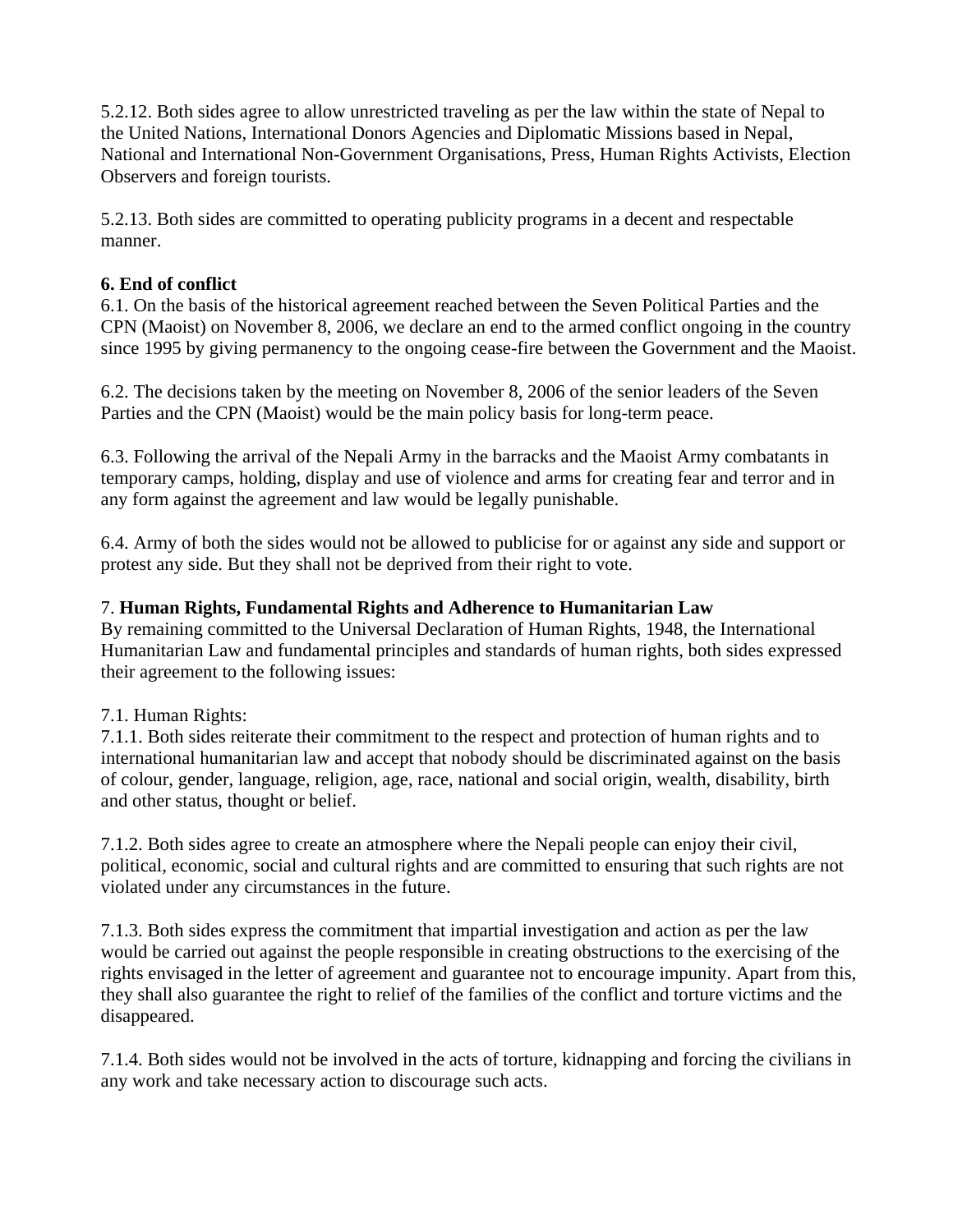7.1.5. On the basis of norms and values of secularism, both sides shall respect the social, cultural, religious sensitivity, religious site and the religious faith of the individual.

# 7.2. Right to Live:

7.2.1. Both sides respect and protect the fundamental right to live of an individual. Nobody shall be deprived of this fundamental right and no law shall be formulated to award death penalty.

7.3. Right to Individual Dignity, Freedom and Mobility

7.3.1. Both sides respect and protect the right to individual dignity. In this connection, no person including those deprived of enjoying freedom as per the law would be subjected to torture or any other cruel, inhuman or degrading behaviour or punishment. The citizen's right to confidentiality shall be respected.

7.3.2. Both sides shall fully respect the individual's right to freedom and security and shall not be allowed to keep anyone under arbitrary or illegal detention, kidnap or hold captive. Both sides agree to make public the status of every individual made 'disappeared' and held captive and inform about this to their family members, legal advisor and other authorised person.

7.3.3. Both sides shall respect and protect the citizens' right to free mobility and the freedom to choose within legal norms the location of one's residence and express the commitment to respect the right of the people displaced by the conflict and their families to return back to their homes or to settle in any other location of their choice.

# 7.4. Civil and Political Rights

7.4.1. Both sides are committed to respect the individual's freedom of speech, expression, setting up organisations and holding peaceful gatherings and right to freedom of exploitation.

7.4.2. Both sides respect the right of every citizen to take part directly or through one's selected representative in issues of public concern, to vote, to be elected and equality in joining of public services.

7.4.3. Both sides are committed to respect the individual's right to be informed.

# 7.5. Economic?Social Rights

7.5.1. Both sides are committed to respect and protect the individual's right to livelihood through employment of their choice or acceptance.

7.5.2. Both sides are committed to respecting and guaranteeing the rights of food security of all the people. They guarantee that there would be no interference in the transportation, use and distribution of food, food products and food grains.

7.5.3. Both sides identify with the fact that the citizens' right to health should be respected and protected. Both sides will not create hurdles in the supply of medicines and in health assistance and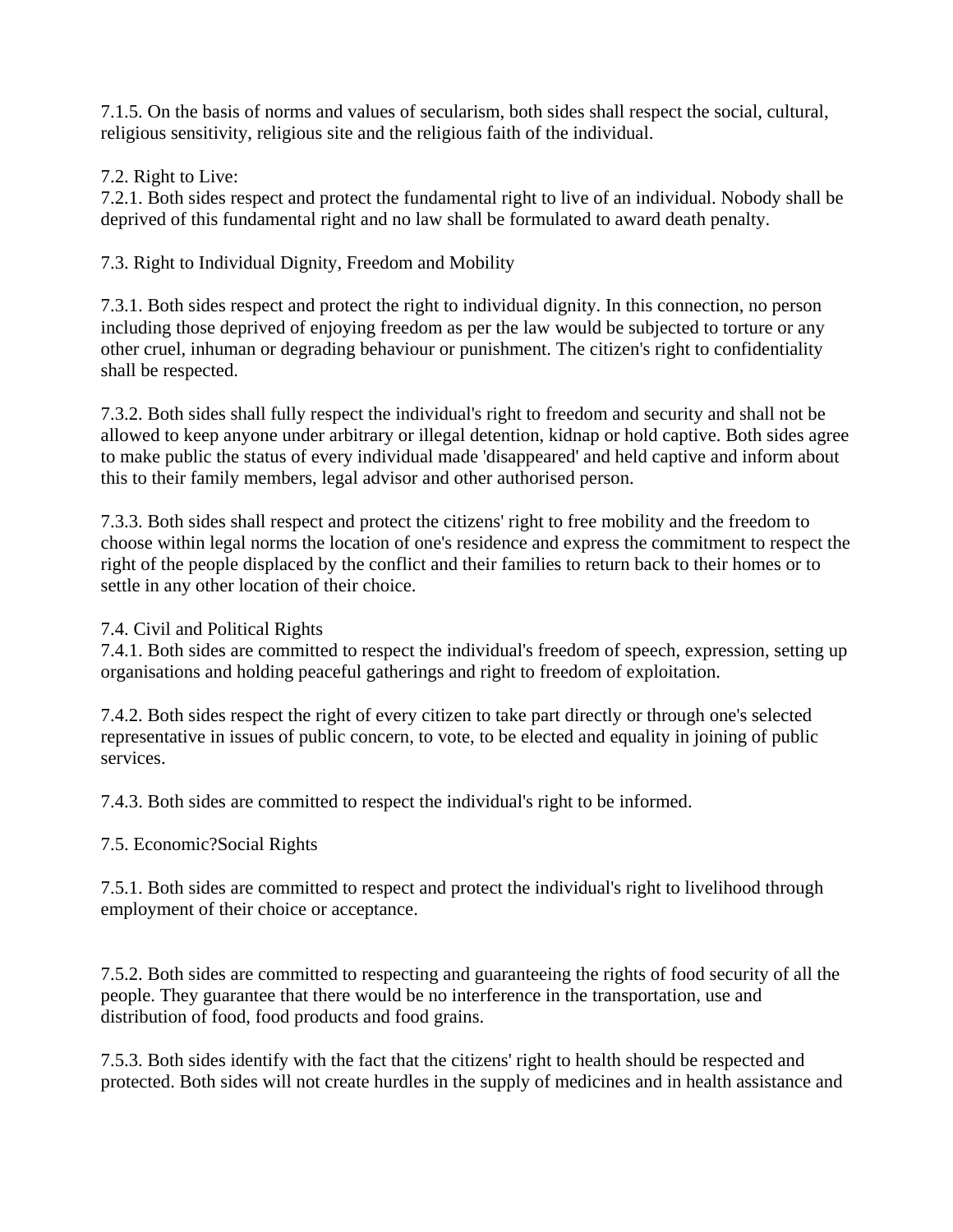campaigns, and express commitment for treatment and rehabilitation of the people injured in course of the conflict.

7.5.4. With the realisation of the fact that the right to education should be guaranteed and respected, both sides are committed to maintaining a conducive academic environment in the educational institutions. Both sides agree to guarantee that the right to education would not be impeded. They agree to put to an end, on an immediate basis, activities like taking the educational institutions under control and using them, abducting teachers and students, taking them under control and making them to disappear, and to not to establish barracks in a way that it would impede them.

7.5.5. Both sides agree that the private property of any individual would not be seized or usurped, except permitted by the laws.

7.5.6. Both sides believe in the fact that the industrial climate in the country should not be disturbed and production should be given continuity and that the right of collective bargaining and social security should be respected. They also believe in the fact that if any problem arises between the business houses and labourers, they should be encouraged to resolve the problem in a peaceful manner. Both sides respect the right to work prescribed by the International Labour Organisation.

### 7.6. Women and Child Rights

7.6.1. Both sides fully agree to protect the rights of the women and children in a special way, to immediately stop all types of violence against women and children, including child labour as well as sexual exploitation and abuse. They also fully agree not to include or use children who are 18 years old and below in the armed force. Children thus affected would be instantaneously rescued and necessary and suitable assistance would be provided for their rehabilitation.

### 7.7. Right of Personal Liberty

7.7.1. Both sides agree to the freedom of opinion and expression; freedom to assemble peaceably and without arms; freedom of movement; freedom to practice any profession, or to carry on any occupation, industry or trade; press and publication rights; the freedom to take part in peaceful political activities; the right of equality before the law; and to implement and have a tolerable system of justice implemented.

#### **8. Dispute Settlement and Implementation Mechanism**

8.1. Both sides agree to become responsible and accountable in a personal and collective way and not to repeat in future mistakes committed in the past and also to correct these mistakes on a gradual basis.

8.2. The National Peace and Rehabilitation Commission can set up mechanism as per the need for making the campaign for peace successful. The composition and working procedures of the Commission would be as determined by the interim Council of Ministers.

8.3. Both sides are committed to settle all kinds of present or possible future mutual differences or problems through mutual talks, understanding, consensus and dialogue.

8.4. Both sides express commitment that the interim Council of Ministers can constitute and determine the working procedures of the National Peace and Rehabilitation Commission, the Truth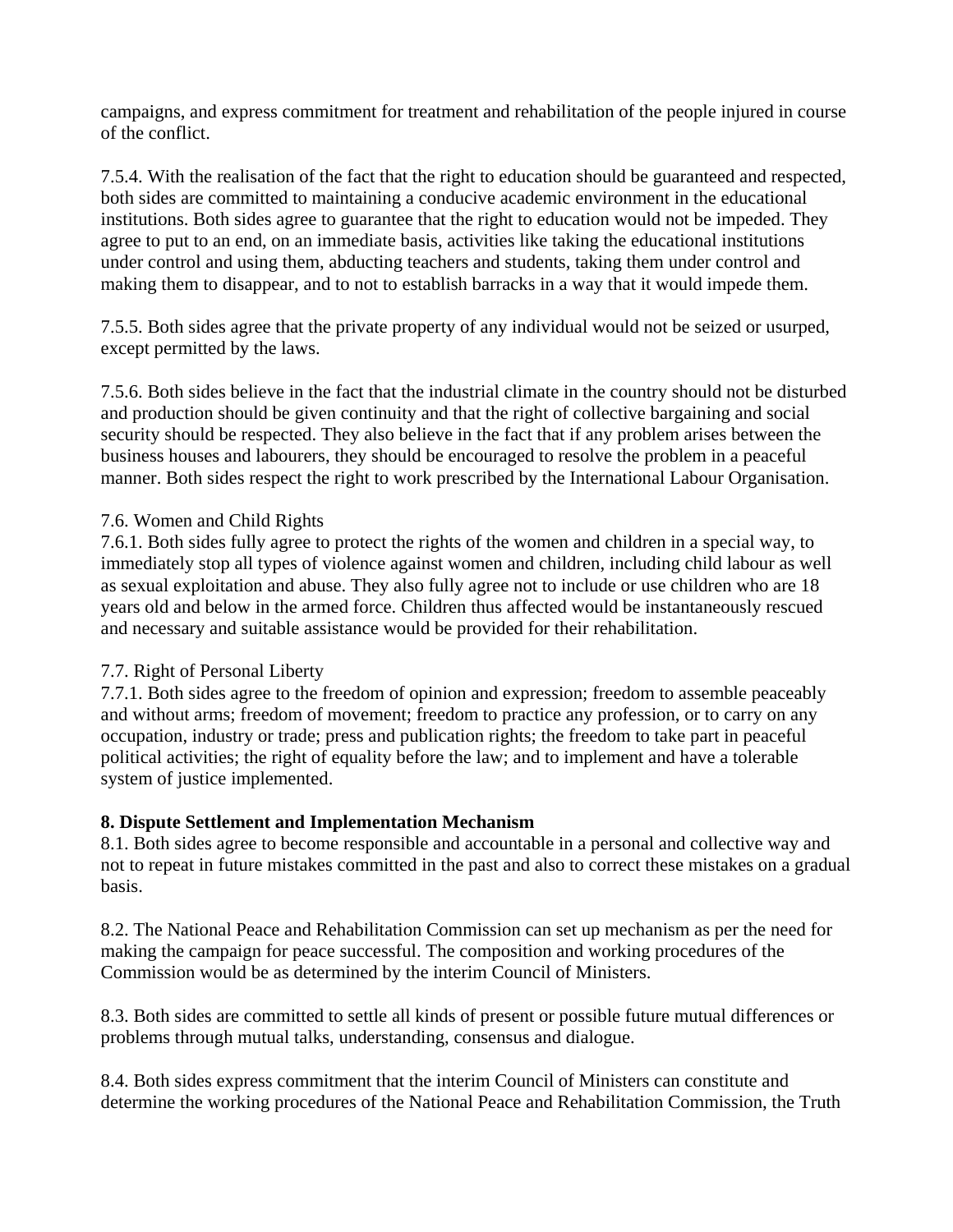and Reconciliation Commission, the High-level State Restructuring Recommendation Commission and other mechanisms as per the need to implement this agreement, the Interim Constitution and all the decisions, agreements and understandings reached between the Seven-party Alliance, the Government of Nepal and the CPN (Maoist).

### **9. Implementation and Follow-up**

Both sides have agreed to make the following arrangements for the implementation of the understandings mentioned in this agreement and for their follow-up -

9.1. Both sides agree to give continuity to the task of monitoring of the human rights provisions mentioned in this agreement by the United Nations Office of the High Commissioner for Human Rights, Nepal.

9.2. Both sides agree for the monitoring of the management of arms and the armies by the United Nations Mission in Nepal as mentioned in the five-point letter send to the UN earlier and in the present agreement.

9.3. Both sides agree to get the United Nations supervise the election to the Constituent Assembly.

9.4. The National Human Rights Commission shall also carry out works related to the monitoring of human rights as mentioned in this agreement together with the responsibility assigned to it as per the laws. In connection with carrying out its works, the Commission can take the help of national and international human rights organisations after maintaining necessary coordination with them.

9.5. Both sides agree to accept the reports submitted by the above-mentioned bodies, to provide the information requested by them, and to implement the suggestions and recommendations given by them on the basis of consensus and dialogue.

### **10. Miscellaneous**

10.1. Both sides agree not to operate parallel or any form of structure in any areas of the state or government structure as per the letter of the decisions of November 8 and the spirit of the peace agreement.

10.2. Both sides accept to sign any complementary agreements, as necessitated, for the implementation of the present agreement.

10.3. This agreement can be revised any time with the consent of both sides. Both sides agree to provide to each other prior written information if they wish to make any changes. The amendments could be made to the agreement with the consent of both sides after receiving the information. The provisions to be made by such an amendment would not be below the minimum standards of the accepted international human rights and humanitarian laws.

10.4. If any disputes arise in any interpretation of this agreement, a joint mechanism comprising both sides shall make the interpretation on the basis of the preamble and the documents included in the schedule of this agreement, and this interpretation would be final.